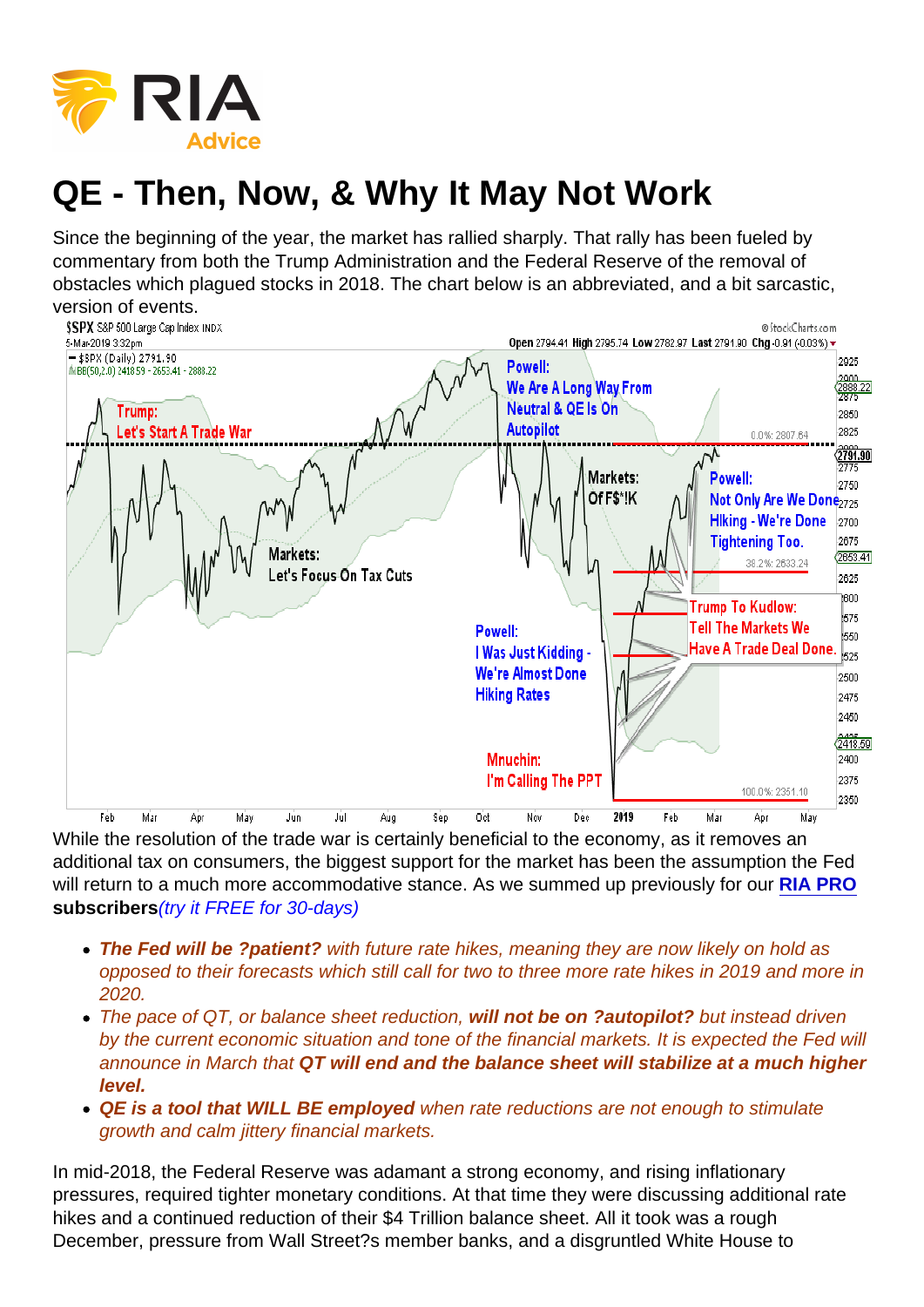completely flip their thinking. The Fed isn?t alone. [China has launched](https://www.reuters.com/article/us-china-economy-policy-factbox/factbox-china-rolls-out-fiscal-monetary-stimulus-to-spur-economy-idUSKCN1PJ1LK?feedType=RSS&feedName=businessNews&utm_source=feedburner&utm_medium=feed&utm_campaign=Feed:+reuters/businessNews+(Business+News)) its version of ?Quantitative Easing? to help prop up its slowing economy. Lastly, the ECB downgraded Eurozone growth, and as [announced today](https://www.zerohedge.com/news/2019-03-07/ecb-announces-new-tltro-changes-rate-guidance), not only will they not raise rates in 2019, they also extended the TLTRO program, which is the Targeted Longer-Term Refinancing Operations ?scheme which gives cheap loans to struggling Eurozone banks, into 2021. But there is nothing to worry about, right? Think about this for a moment. For a decade the global economy has been growing. Market participants are crowing about the massive surge in asset prices as clear evidence of the strength of the economy. However, such hasn't been the case. As I discussed previously for the Fed, China, and the ECB, are signaling their concerns about ?economic reality,??which as the data through the end of December shows, the[?U.S. economy is beginning to slow.](https://realinvestmentadvice.com/the-economy-is-slowing/)

?As shown, over the last six months, the decline in the LEI has been sharper than originally anticipated. Importantly, there is a strong historical correlation between the 6 month rate of change in the LEI and the[?EOCI?](https://realinvestmentadvice.com/the-economy-is-slowing/)index. As shown, the downturn in the LEI predicted the current economic weakness and suggests the data is likely to continue to weaken in the months ahead.?

More importantly, monetary policy never really impacted the economy as prolifically as was anticipated following the financial crisis. The two 4-panel charts below show the percentage change in the Fed's balance sheet from 2009-present (309%) versus the total percentage change in various economic components. I have also included the amount of stimulus required to create those changes.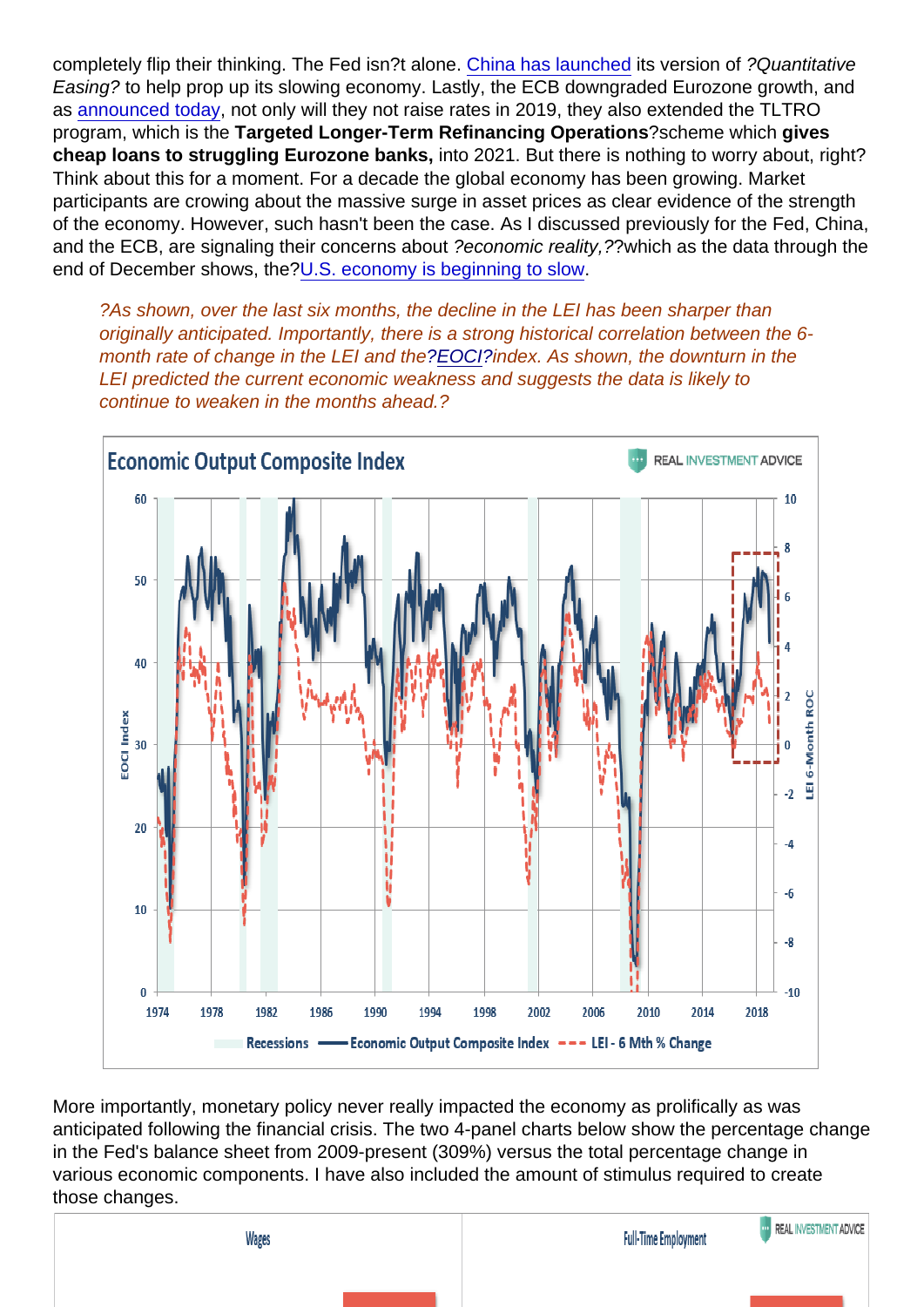First, it is interesting to note that despite headlines of strong employment growth, the percentage of people considered "Not In Labor Force or NILF" has grown more than full-time employment. Of course, and not surprisingly, the biggest beneficiary of monetary policy was...corporate profits. Secondly, where monetary policy did work was lifting asset prices as shown in the chart and table below.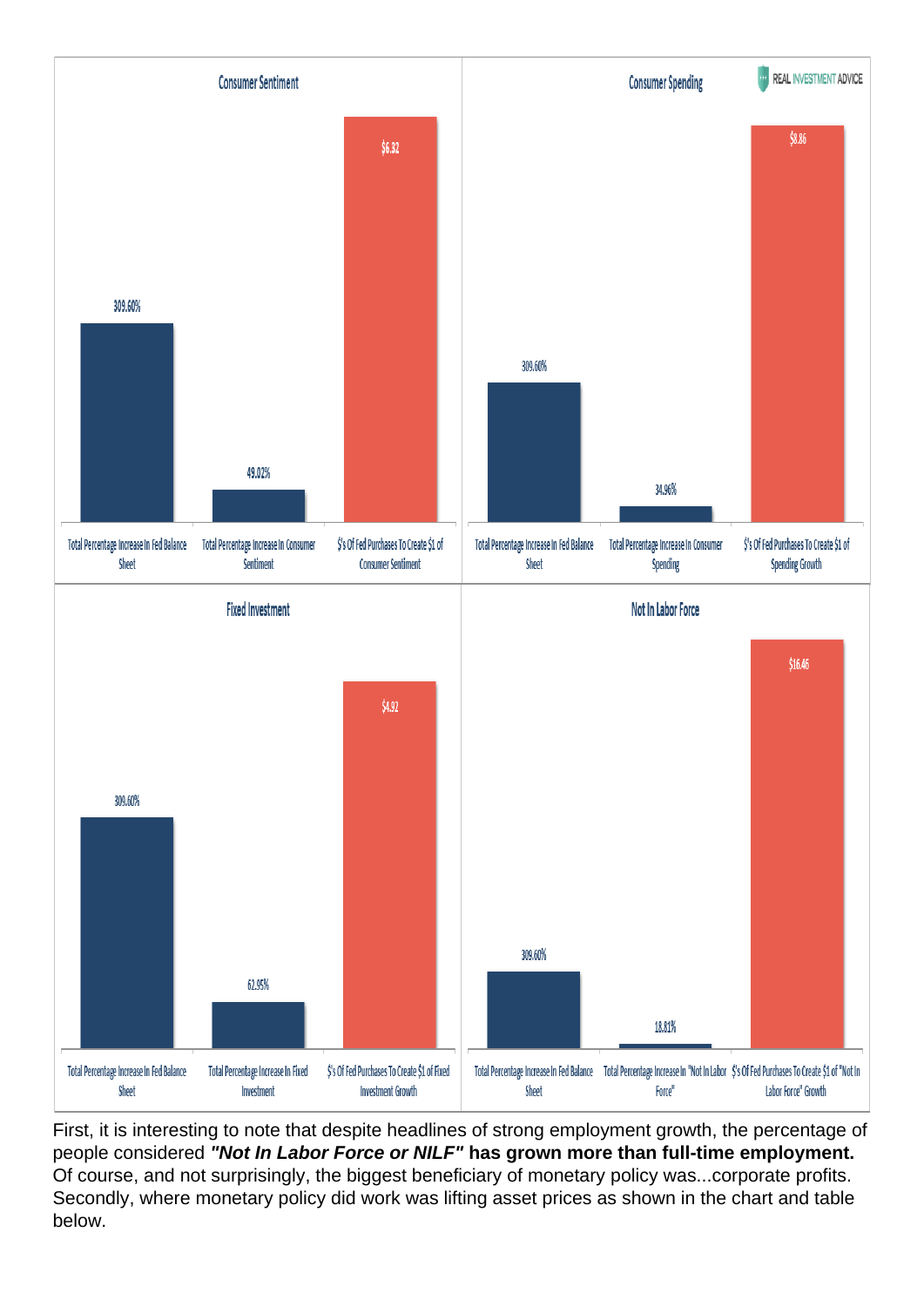The table above shows that QE1 came immediately following the financial crisis and had an effective ratio of about 1.6:1. In other words, it took a 1.6% increase in the balance sheet to create a 1% advance in the S&P 500. However, once market participants figured out the transmission system, QE2 and QE3 had an almost perfect 1:1 ratio of effectiveness. The ECB's QE program, which was implemented in 2015 to support concerns of an unruly "Brexit," had an effective ratio of 1.5:1. Clearly, QE worked well in lifting asset prices, but not so much for the economy as shown above. In other words, QE was ultimately a massive "wealth transfer" from the middle class to the rich which has created one of the greatest wealth gaps in the history of the U.S., not to mention an asset bubble of historic proportions.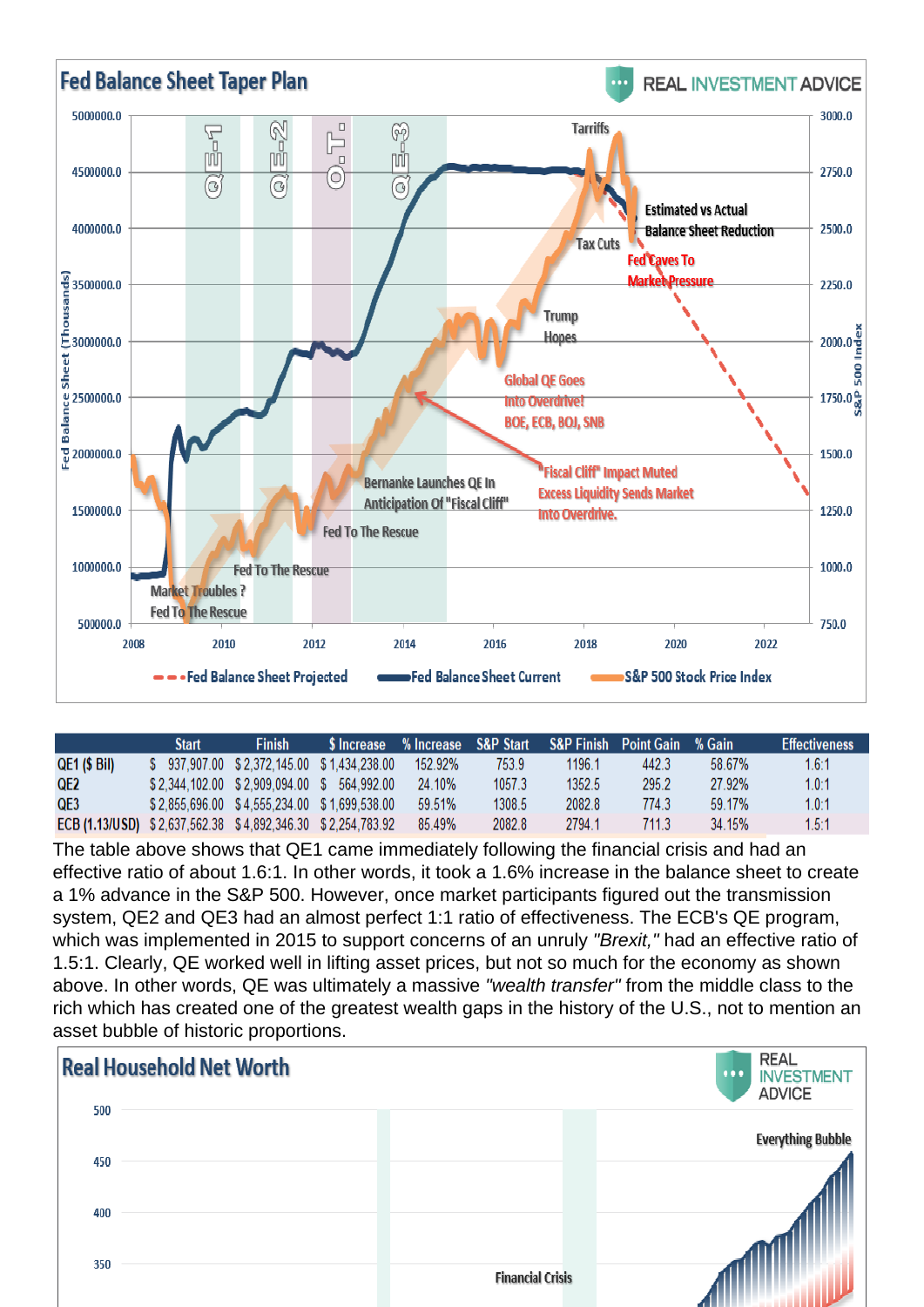## But Will It Work Next Time?

This is the single most important question for investors. The current belief is that QE4 will be implemented at the first hint of a more protracted downturn in the market. However, as we noted above, QE will likely only be employed when rate reductions aren't enough. Such was noted in 2016 by David Reifschneider, deputy director of the division of research and statistics for the Federal Reserve Board in Washington, D.C., released a staff working paper entitled [?Gauging The](http://www.federalreserve.gov/econresdata/feds/2016/files/2016068pap.pdf) [Ability Of The FOMC To Respond To Future Recessions.?](http://www.federalreserve.gov/econresdata/feds/2016/files/2016068pap.pdf)? The conclusion was simply this:

?Simulations of the FRB/US model of a severe recession?suggest that large-scale asset purchases and forward guidance about the future path of the federal funds rate should be able to provide enough additional accommodation ?to fully compensate for a more limited [ability] to cut short-term interest rates in most, but probably not all, circumstances.?

In other words, the Federal Reserve is rapidly becoming aware they have become caught?in a? [liquidity trap](https://realinvestmentadvice.com/the-fed-doesnt-target-the-market/) keeping them unable to raise interest rates sufficiently to reload that particular policy tool. There are certainly growing indications, as [discussed recently](https://realinvestmentadvice.com/3-things-the-economic-fabric-rising-recession-risks/) , the U.S. economy maybe be heading towards the next recession.? Interestingly, David compared three policy approaches to offset the next recession.

- 1. Fed funds goes into negative territory but there is no breakdown in the structure of economic relationships.
- 2. Fed funds returns to zero and keeps it there long enough for unemployment to return to baseline.
- 3. Fed funds returns to zero and the FOMC augments it with additional \$2-4 Trillion of QE and forward guidance.?

In other words, the Fed is already factoring in a scenario in?which a shock to the economy leads to additional QE of either \$2 trillion, or in a worst case scenario, \$4 trillion, <sup>?</sup>effectively doubling the current size of the Fed?s balance sheet. Here is what is interesting, as reported by Jennifer Ablan:

FED'S WILLIAMS SAYS IN A DOWNTURN WE COULD CONSIDER QUANTITATIVE EASING, NEGATIVE RATES

? Jennifer Ablan (@jennablan) [March 6, 2019](https://twitter.com/jennablan/status/1103351550842417153?ref_src=twsrc^tfw)

So, 2-years ago David lays out the plan and yesterday Williams reiterates that plan. Does the Fed see a recession on the horizon? Is this the reason for the sudden change in views by Powell in recent weeks? Maybe. But there is a problem with the entire analysis. The effectiveness of QE, and zero interest rates, is based on the point at which you apply these measures. This was something I pointed out [previously:](https://realinvestmentadvice.com/why-another-50-correction-is-possible/)

?In 2008, when the Fed launched into their??accommodative policy??emergency strategy to bail out the financial markets, the Fed?s balance sheet was only about \$915 Billion. The Fed Funds rate was at 4.2%.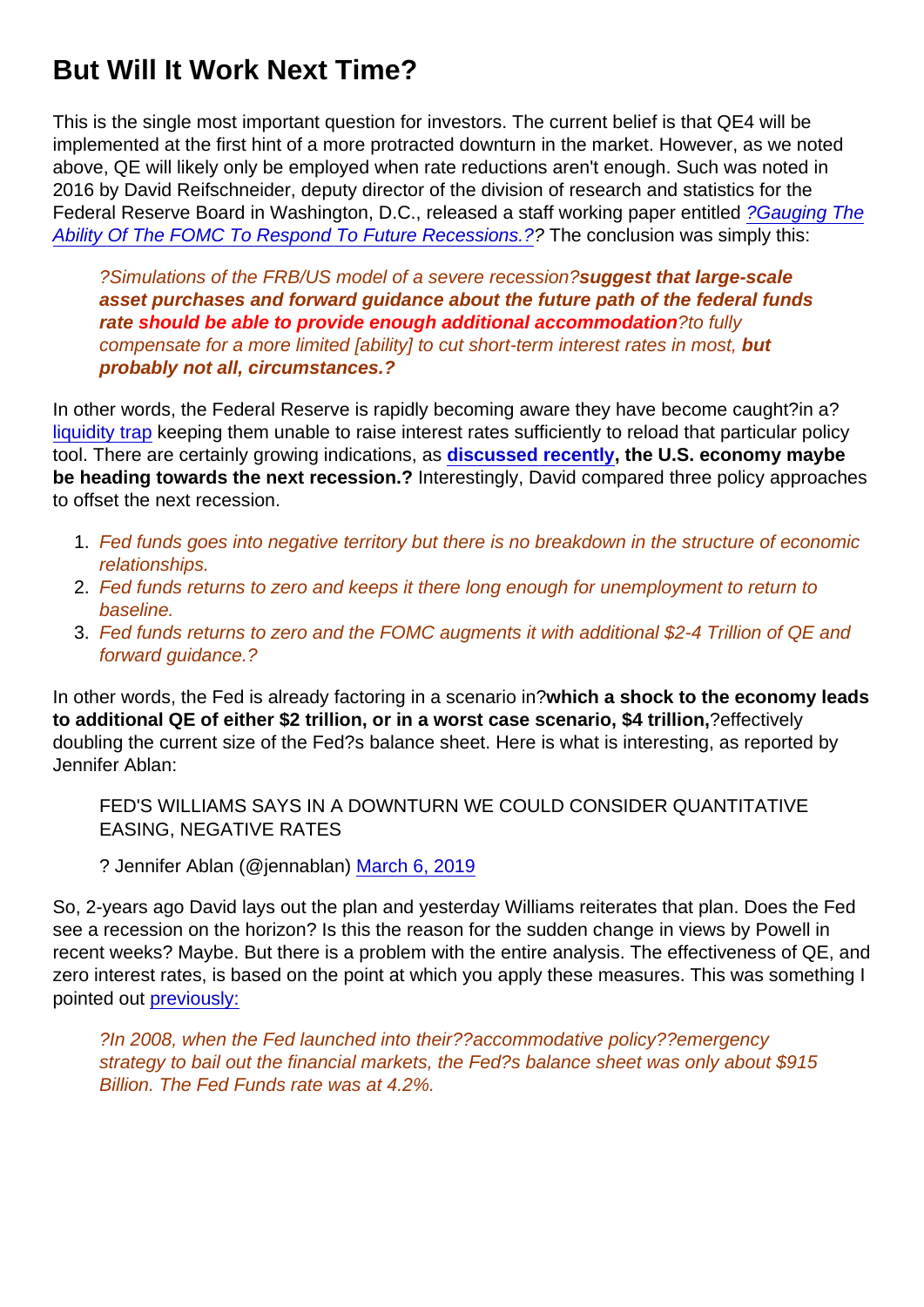If the market fell into a recession tomorrow, the Fed would be starting with roughly a?\$4 Trillion balance sheet with interest rates 2% lower than they were in 2009. In other words, the ability of the Fed to ?bail out? the markets today, is much more limited than it was in 2008.?

But there is more to the story than just the Fed's balance sheet and funds rate. The entire backdrop is completely reversed. The table below compares a variety of financial and economic factors from 2009 to present.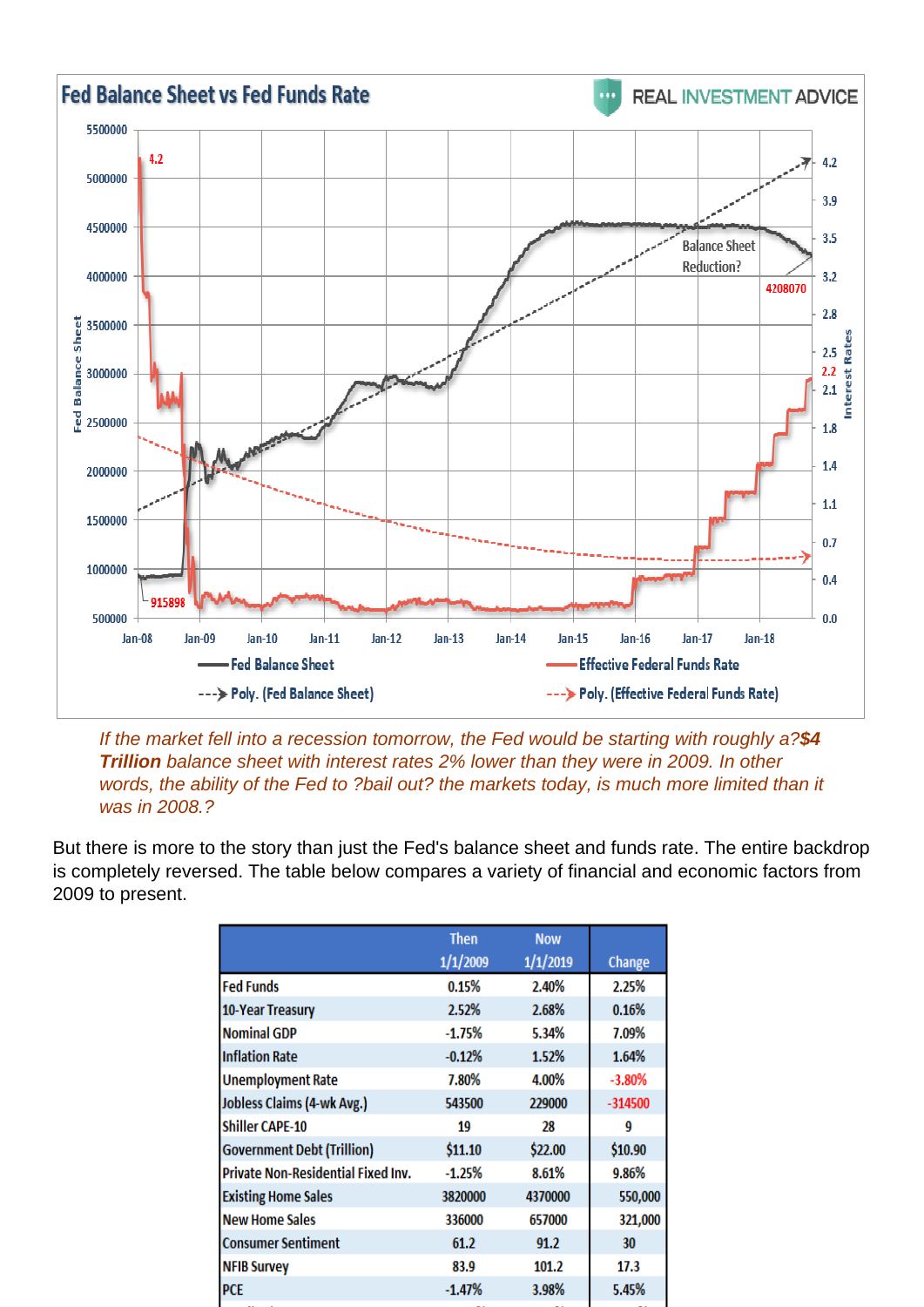The critical point here is that QE and rate reductions have the MOST effect when the economy, markets, and investors have been "blown out," deviations from the "norm" are negatively extended, confidence is hugely negative. In other words, there is nowhere to go but up. Such was the case in 2009. Even without Federal Reserve interventions, it is highly probable that the economy would have begun a recovery as the normal economic cycle took hold. No, the recovery would not have been as strong, and asset prices would be about half of where they are today, but an improvement would have happened nonetheless. The extremely negative environment that existed, particularly in the asset markets, provided a fertile starting point for monetary interventions . Today, as shown in the table above, the economic and fundamental backdrop could not be more diametrically opposed. This suggests that the Fed's ability to stem the decline of the next recession, or offset a financial shock to the economy from falling asset prices, may be much more limited than the Fed, and most investors, currently believe. The Fed?s hope has always been that at some point they would be able to wean the economy off of life support and it would operate under its own strength. This would allow the Fed to raise interest rates back to more normalized levels and provide a policy tool to offset the next recession. However, given the Fed has never been able to get rates higher than the last crisis, it has only led to bigger "booms and busts" in recent decades.